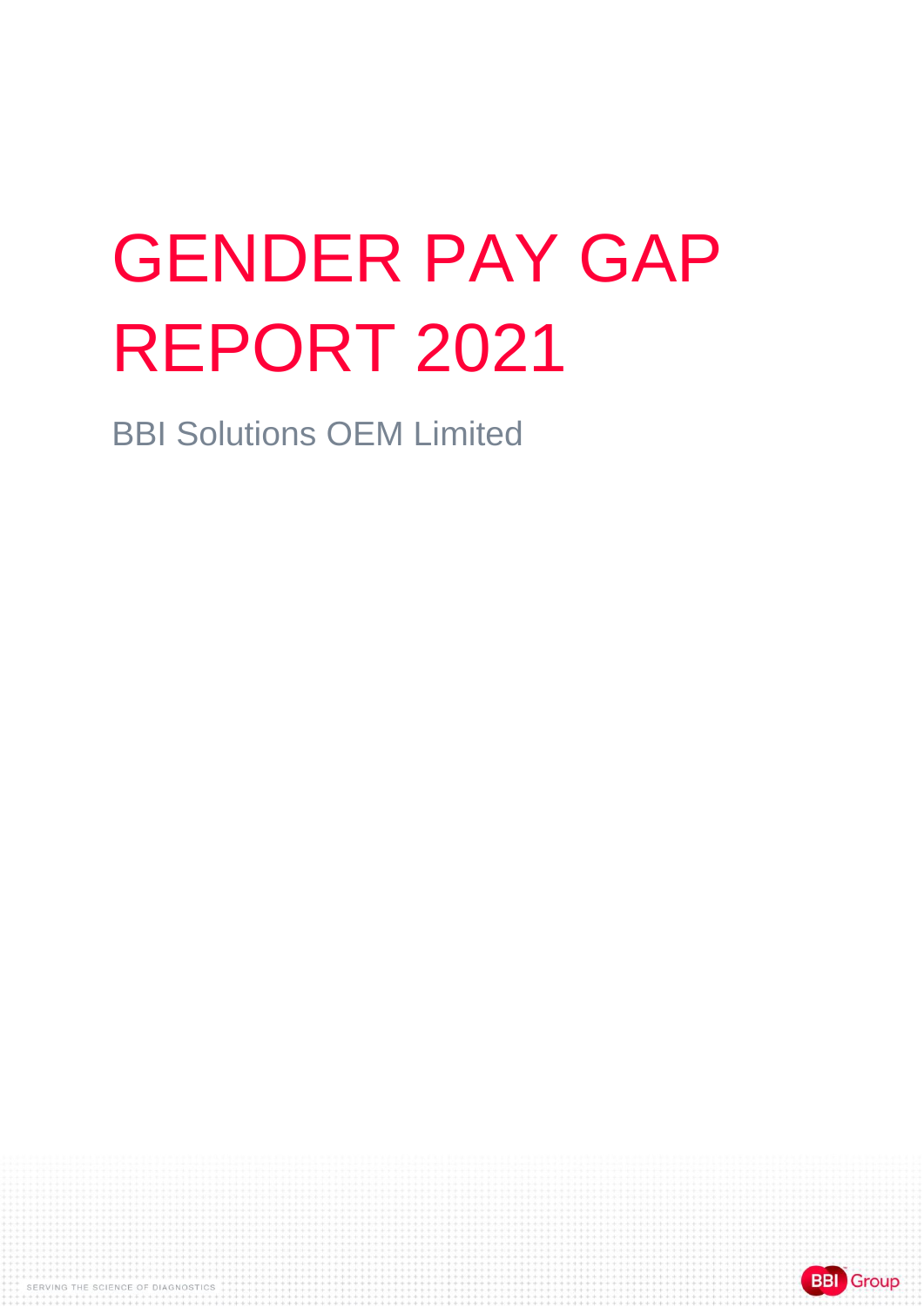

#### **Contents**

**Introduction Overview** Understanding the data BBI Solutions OEM gender pay gap Understanding BBI Solutions OEM gender pay gap Closing the gap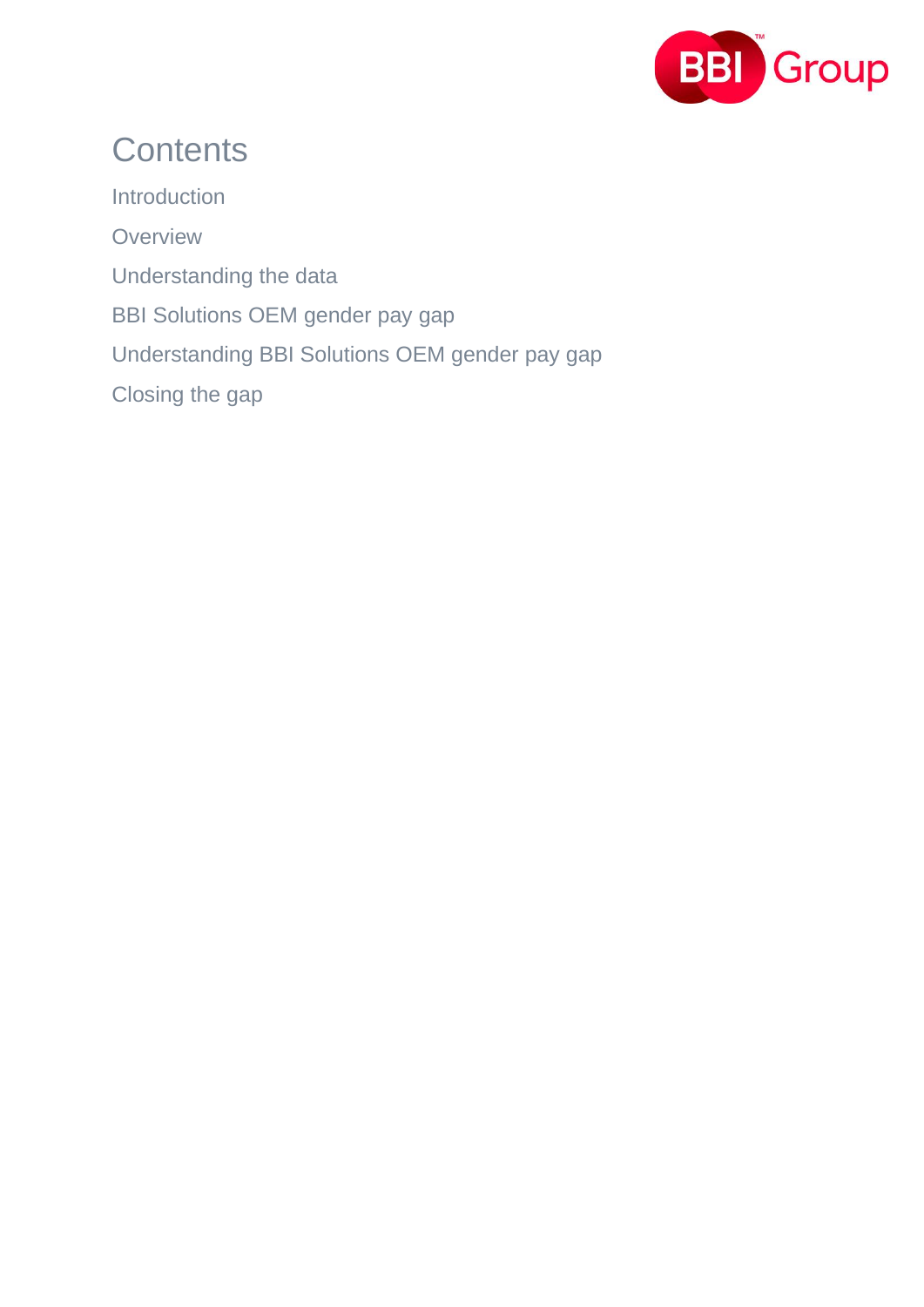

#### Introduction

We are committed to improving the diversity of representation across the BBI Group. We follow the principle of equal opportunities and equal treatment for all employees, regardless of sex, race, religion or belief, age, marriage or civil partnership, pregnancy/maternity, sexual orientation, gender reassignment or disability.

Our aim is an inclusive workplace, an environment that enables our employees to thrive and to continue to serve our customers and their patients. We have made significant steps in our transition from a training to a talent culture, empowering talent, unlocking potential and encouraging 'self' ownership of learning and development. To do this we have provided a clear learning and development platform that demonstrates direct links to our performance management and people strategy. Our Career Pathways program continues to grow and has been enhanced to support our employee's career development in lower and middle salary positions. The ILM program has been a notable success in developing our current leaders and our leaders of the future.

During 2021, we looked to establish new ways of working, the increasing interest in flexible ways of working resulted in trialling different patterns of work using a combination of remote and office working. Lessons learnt will now shape our future plans, to bring greater home-life balance and to also attract a wider pool of talent to BBI.

In 2021, the BBI Group was acquired by Novo Holdings A/S, a leading global life sciences investor. We are delighted to be working with Novo Holdings, a team with a strong track record and a shared vision for growth and innovation.

Gender is just one part of the diversity we seek. Our fifth annual gender pay report demonstrates how we are reducing the gender pay gap in our lower and lower-middle pay quartiles where women are benefiting from our structured development programs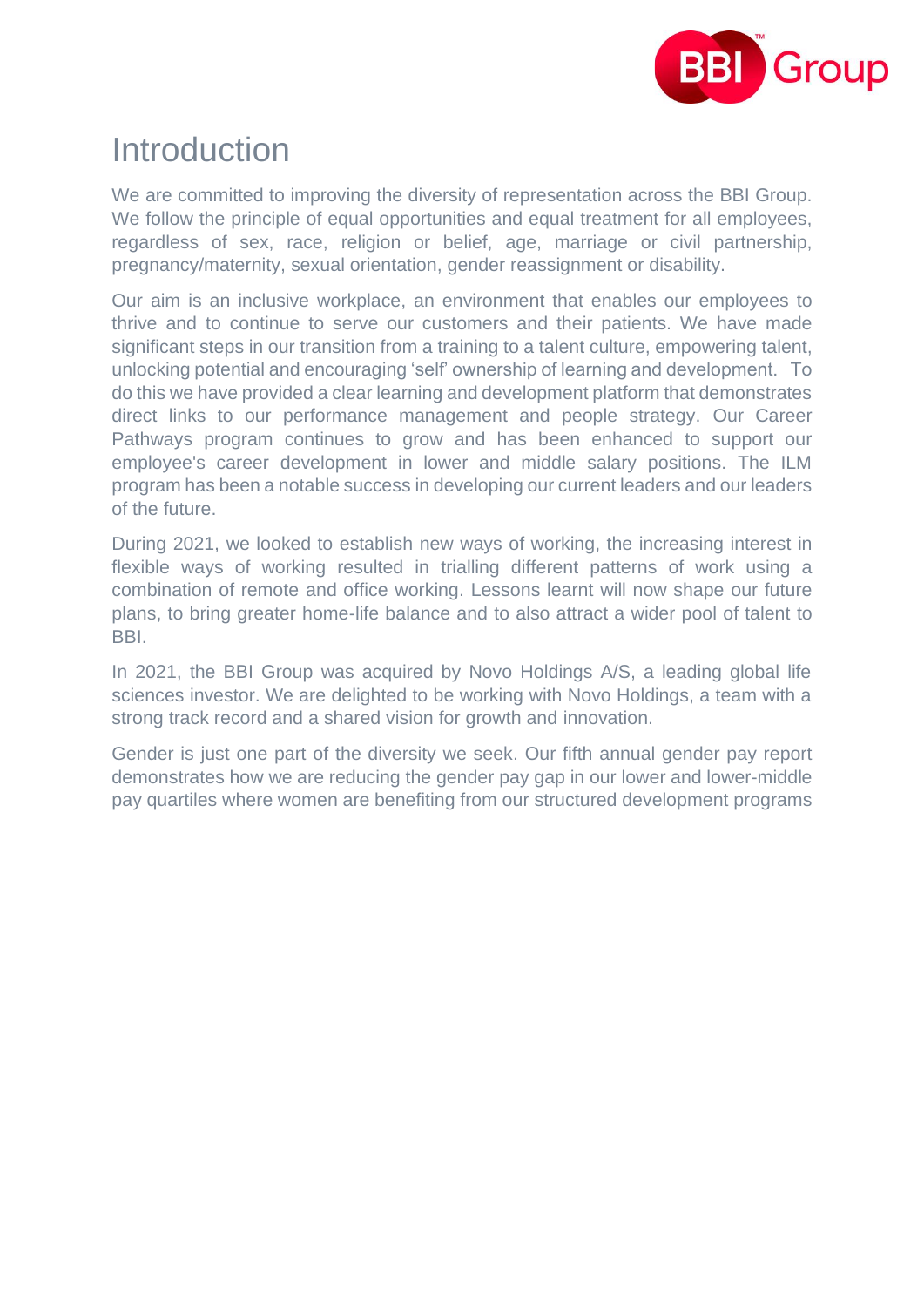

#### **Overview**

Legislation requires all employers with 250 or more employees to publish their gender pay gap annually. This report covers the employees of BBI Solutions OEM Limited as at 5 April 2021. In preparing the statistics, we have followed the methodology required by the Government Equalities Office, which includes additional reporting on the distribution across pay quartiles and the proportion of men and women receiving a bonus.

The gender pay gap statistic measures the difference in the pay of men and women – regardless of the nature of their work. It can be affected by the proportion of men and women across all roles and seniority levels.

It is different from an equal-pay comparison, which directly compares people or groups who are carrying out the same, similar, or equivalent work.

The calculations at 5 April 2021 include:

- basic salary
- car and travel allowances
- additional responsibility allowances
- bonus pay for the year to 5 April 2021
- performance and productivity bonuses, other bonuses and incentive pay, and long-service recognition.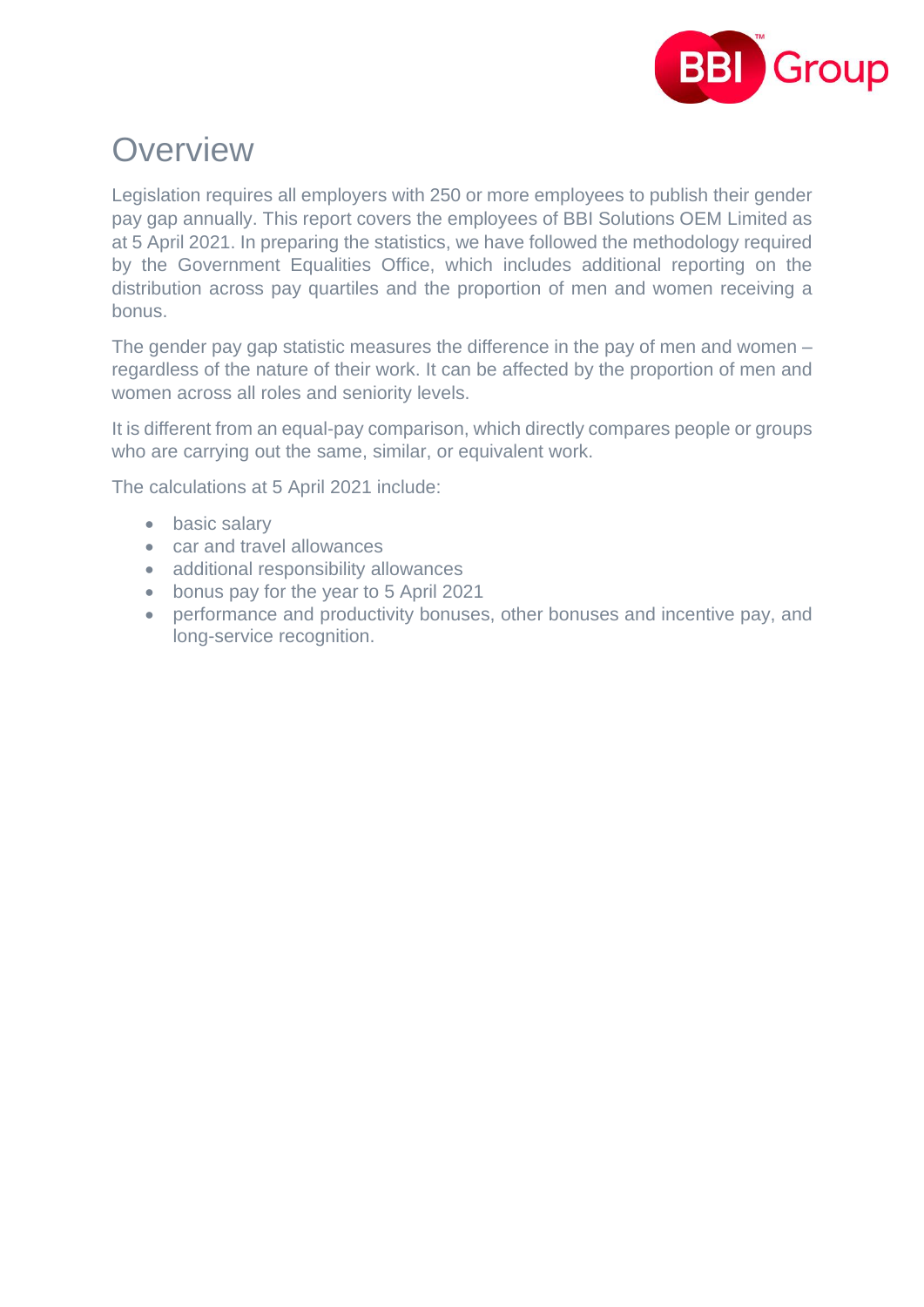

#### Understanding the data

In complying with gender pay reporting, BBI publishes:

- the difference in the median hourly pay of men and women, expressed as a percentage
- the difference in the mean hourly pay of men and women, expressed as a percentage
- the difference in mean hourly bonus pay, expressed as a percentage
- the proportion of men and women who received bonus pay
- the percentage of men and women in each of four quartile pay bands.

To calculate the median gender pay gap, we identify the hourly rate of pay at the midpoint of all full-pay relevant male employees to give the median male hourly-pay rate, and the hourly rate of pay at the midpoint of all full-pay relevant female employees to give the median female hourly-pay rate.

The mean gender pay gap is our average pay and is calculated by adding up all hourly rates of pay and dividing by the number of employees.

To create pay quartiles, we listed the salary of every colleague in order and then split the list into four equal parts to give pay quartiles. Salaries increase from quartile 1 to quartile 4.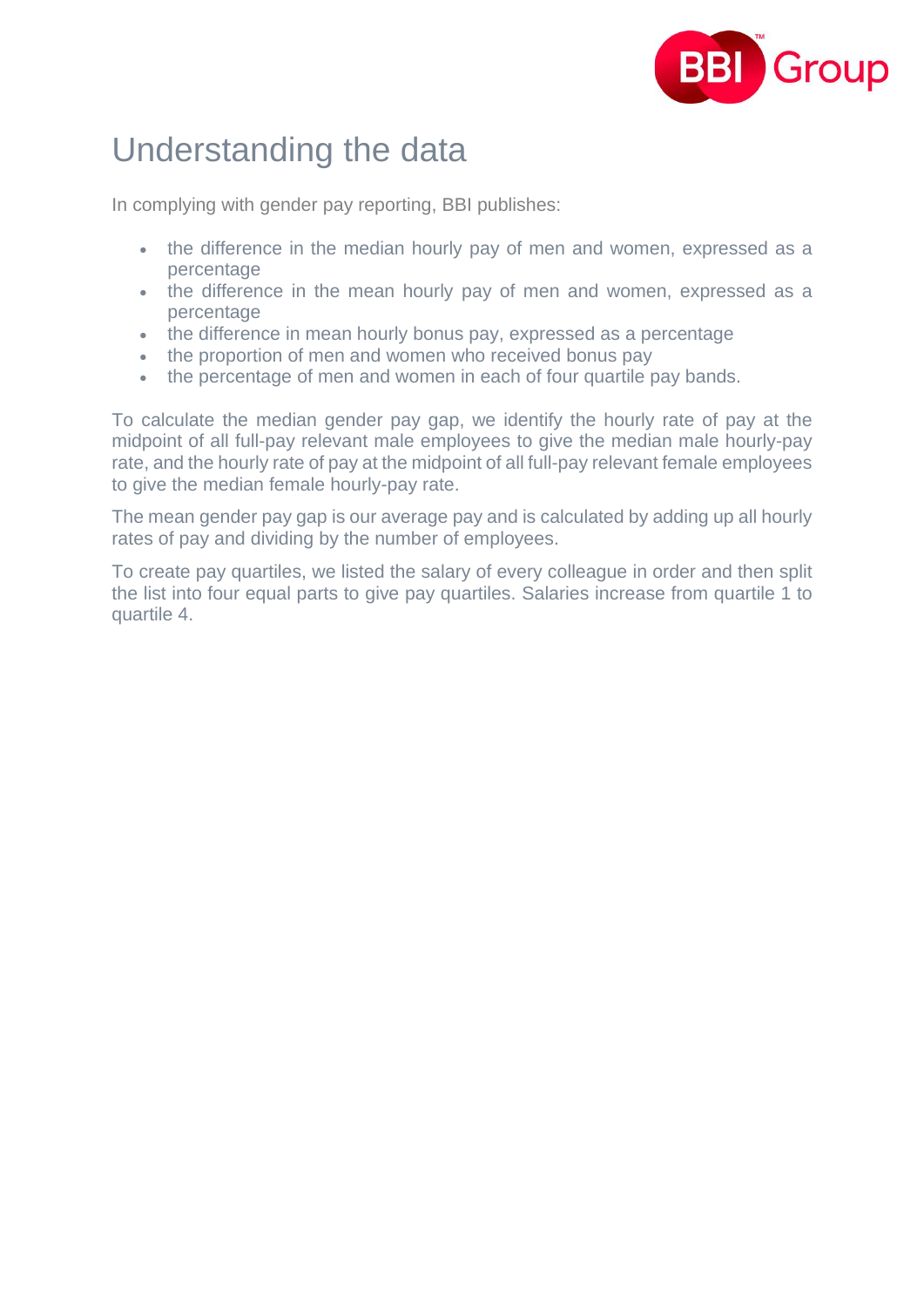

### BBI Solutions OEM gender pay gap

BBI Group has one employing entity, BBI Solutions OEM, that needs to report on gender pay at the [Government](https://gender-pay-gap.service.gov.uk/) portal.

The Office of National Statistics (ONS) reported that among all employees in 2021, the gender pay gap increased to 15.4%, from 14.9% in 2020, but is still down from 17.4% in 2019. In 2021 whilst leavers were evenly split between male and females in BBI, males made up a higher proportion of new employees in the Upper Middle and Upper pay quartiles. The mean gender pay gap at BBI in 2021 rose from 9.39% to 13.65%

The ONS have stated that in this reporting period, "comparisons with 2020 need to be treated with caution", that data for 2020 was affected by both the coronavirus (COVID-19) pandemic, in terms of wages and hours worked in the economy, and also disruption to the collection of data from businesses. **ONS are encouraging focus on the longer-term trends rather than year on year changes**

BBI's government sponsored project to produce COVID tests triggered a high volume recruitment campaign that included some new specialist roles. 2021 also saw a reshaping of our EMEA Commercial team. The impact of these resulted in a sharp shift in our Upper Middle pay quartile in 2021. Having reduced the pay gap in our Lower and Lower Middle pay quartiles, the median gender pay gap has moved from -4.41% in 2020 to 5.28%, slightly lower than 2019 (6.46%).

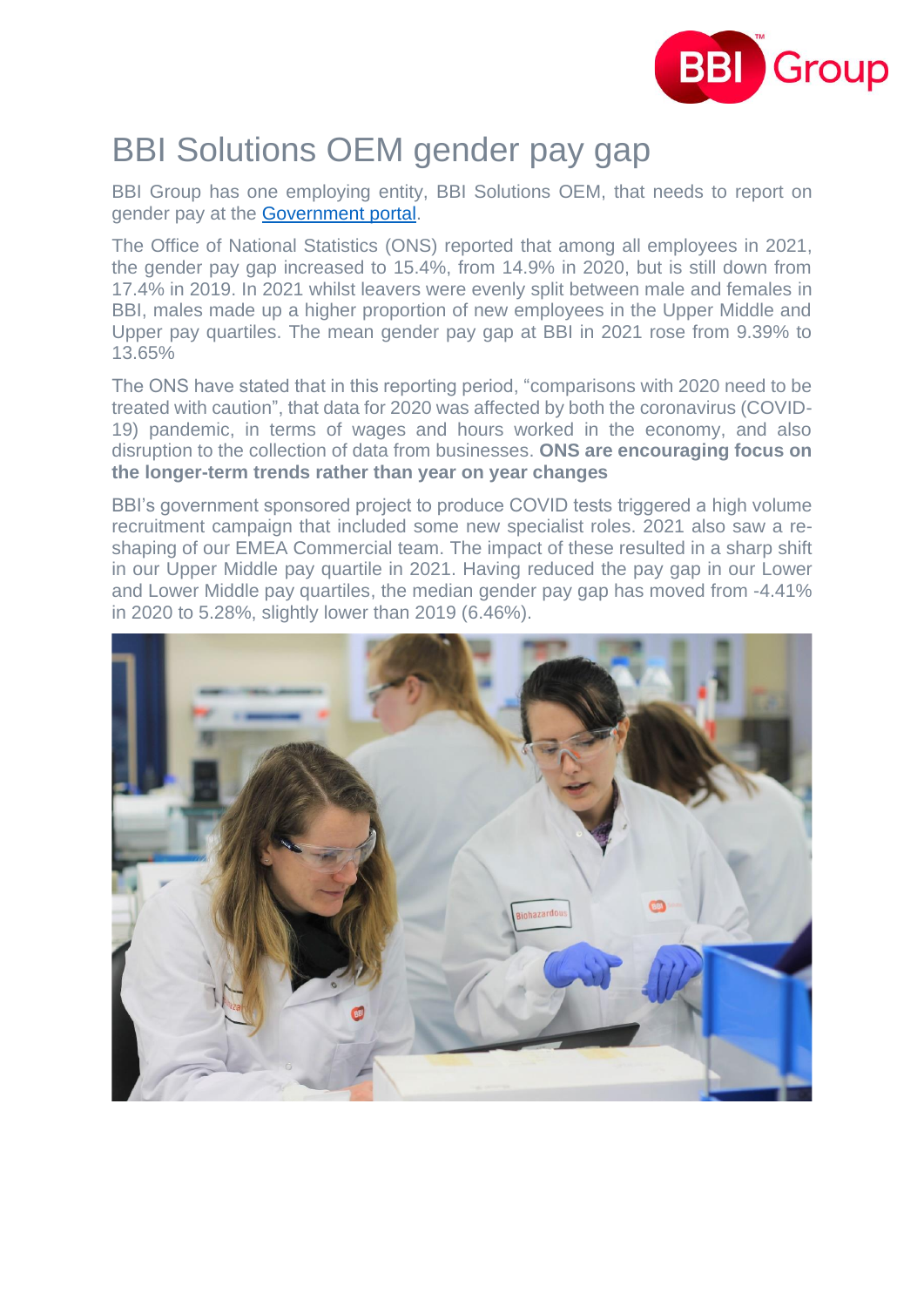

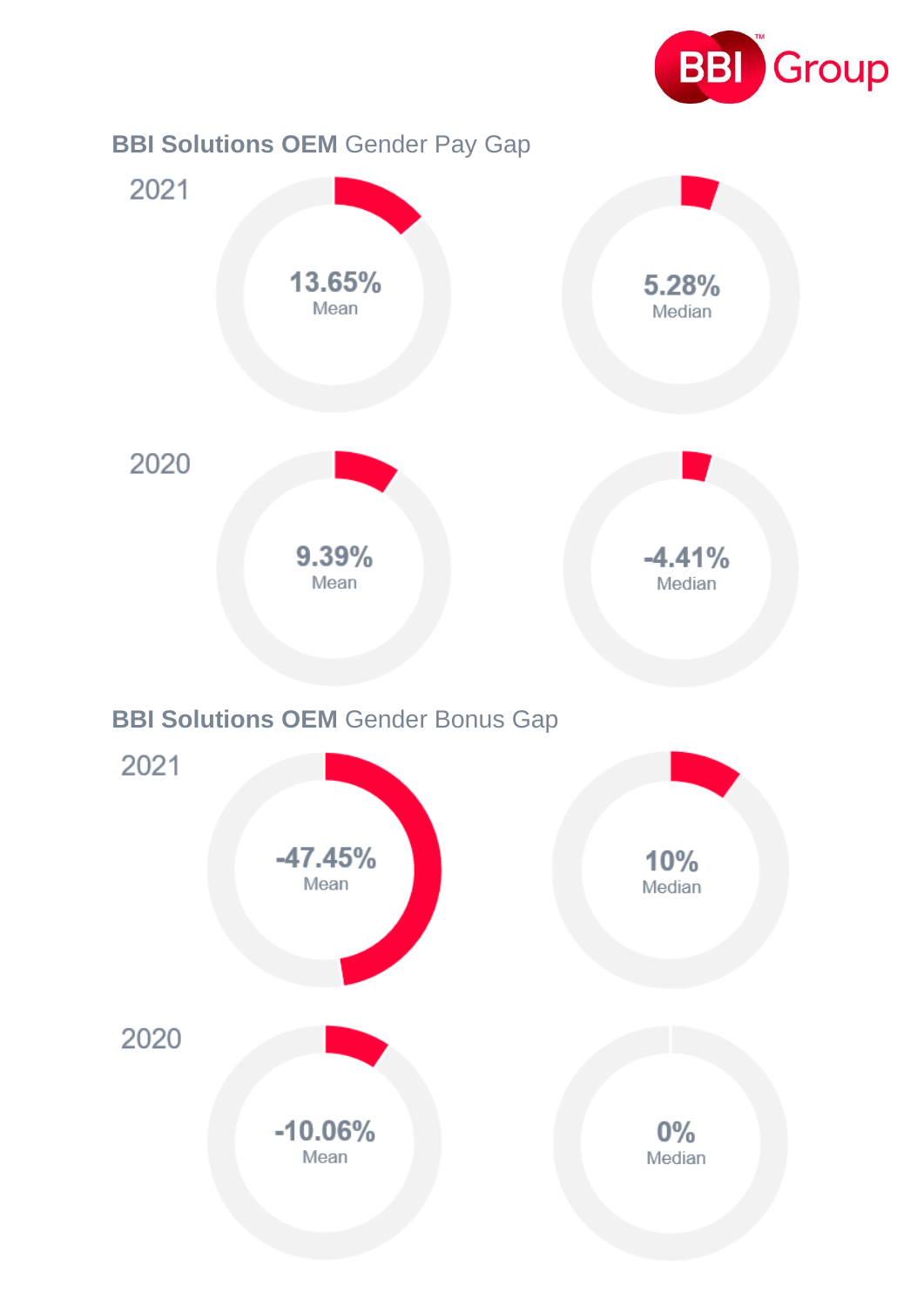

**BBI Solutions OEM** proportion of male and female colleagues receiving a bonus



#### **BBI Solutions OEM** distribution of male and female employees by pay quartile

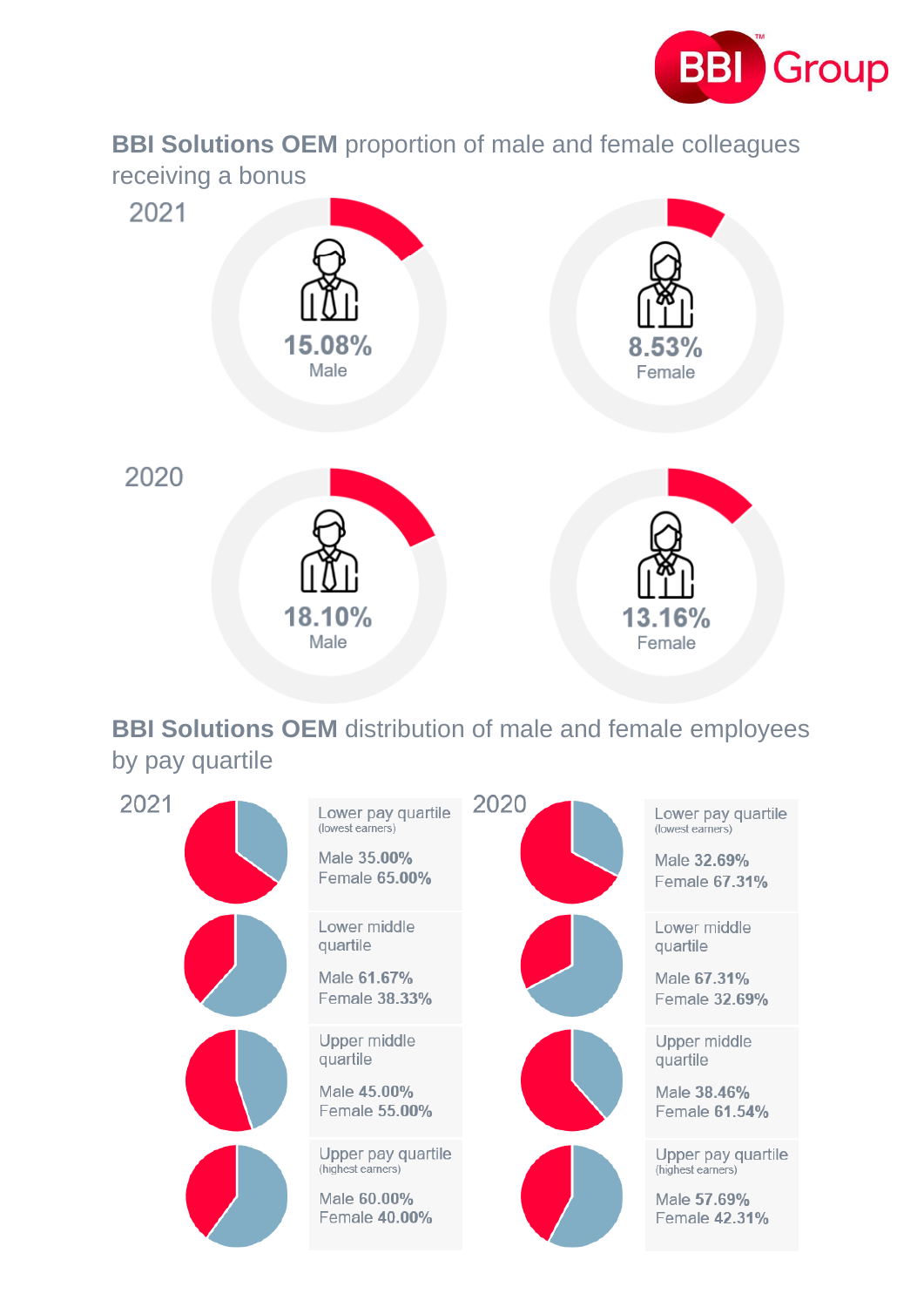

#### Understanding BBI gender pay gap

In 2021, of the employees in the BBI workforce that saw a change in their role as a result of a promotion, internal move, or an expansion of their responsibilities, 47% were women compared with 43% in 2020.

BBI's Career Pathways program continues to develop and support employees in the Lower and Lower Middle pay quartiles. In 2021, 51% of employees who received pay uplifts directly connected to their career progression in the program were women. Looking at our Lower pay quartile, a higher proportion of manual and entry-level production roles continue to be performed by women. In 2021, this decreased to 65% from 67.31% in 2020 (65.45% in 2019). There was a notable shift in the Lower-Middle pay quartile where the female population moved to 38.33% from 32.69%

In the same period, the proportion of new employees joining and leaving the company were closely aligned to 2020 levels. 51% females joining BBI (50% in 2020) and 59% leaving BBI (58% in 2020). However, in the Upper-Middle and Upper pay quartiles, women made up 11% of new employees joining BBI. The Upper Middle Quartile female population changed from 61.54% in 2020 to 45% in 2021 (58.18% in 2019). There was a marginal change in the Upper Quartile, where women made up 40% compared to 42.31% in 2020 (40% in 2019). In this reporting period, the population recruited to produce the government sponsored manufacture of COVID tests consisted of 61% new male employees.

The number of males and females receiving a bonus in 2021 and the relative size of the bonus pool received resulted in a further shift of the bonus mean to 2019 levels. In 2021, 19 males compared to 11 women received a bonus, some notable exceptional performances resulted in women receiving a higher proportion of the total bonus value: -47.45% in 2021, 10% in 2020, -52% in 2019.

The next section of this report describes where we continue to enhance existing programs and where we can have the greatest, longer-term impact.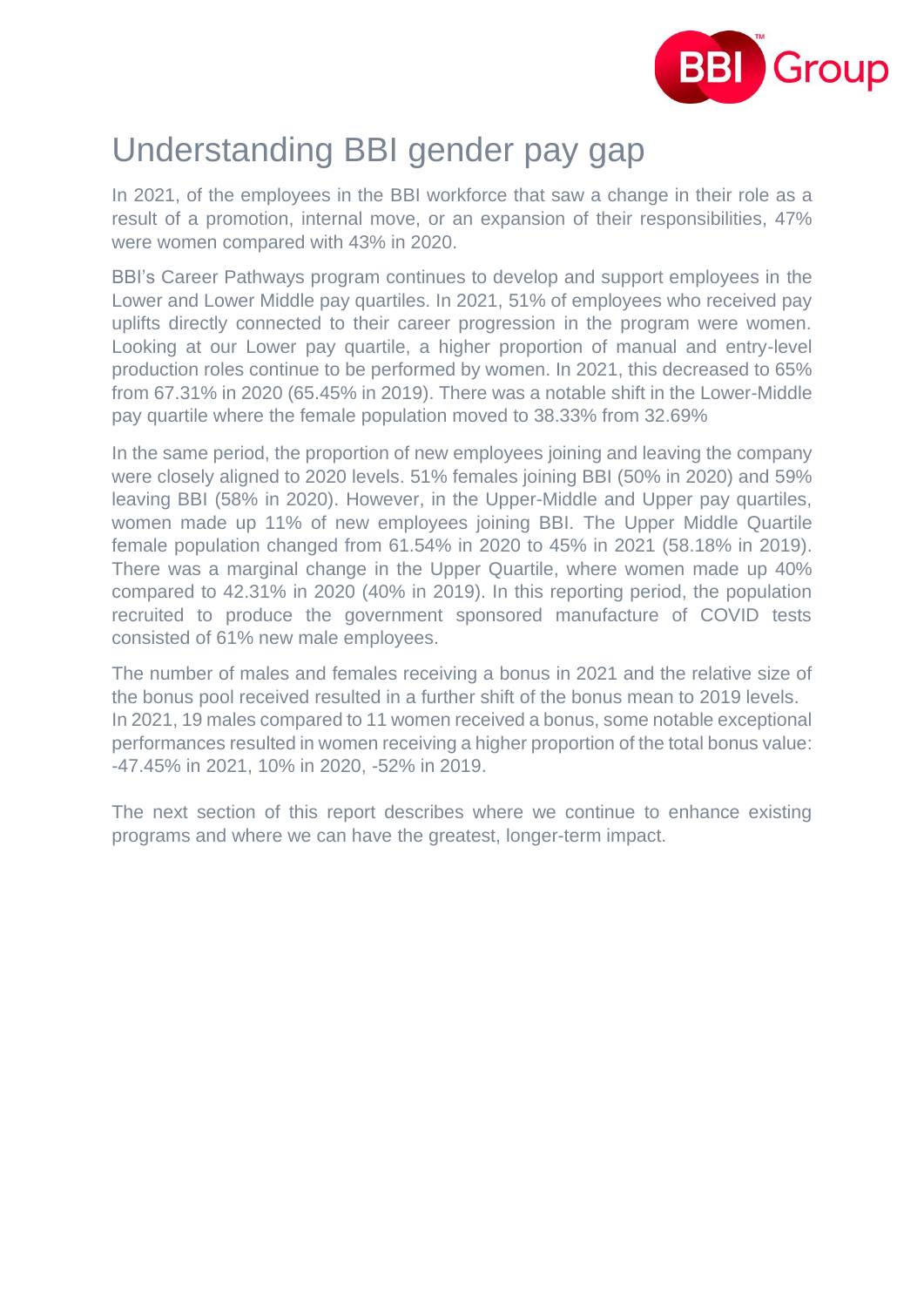

## Closing the gap

The BBI Senior Leadership Team recognises and values a diverse workforce globally, we believe in the potential of innovation and our people. Our business is built on bringing out the best in people nurturing talent and fulfilling all our ambitions. We follow an inclusive approach to recruitment, talent management and development. In 2021, we set ourselves an ambitious target that 30% of our resource needs will be met internally and exceeded expectations with 36.31% by year end.

Secondments provide an important tool for career development and succession planning for women in BBI in leadership and technical roles. In this report period 55% of secondments were filled by women, the higher proportion of those opportunities sat within the Upper Middle and Upper pay quartiles.

BBI provides learners with a broad portfolio of accessible courses and workshops. Building on the successes of the Chwarae Teg's *Agile Nation 2 Women's Career Development Programme* aimed at busy working women to achieve an accredited Level 2 Leadership and Management qualification, BBI enrolled 31 employees in ILM Qualifications, Levels 2 to 5 in 2021 where 61% were women. Project Management courses have attracted 82% women, new course additions include Engineering and Finance. Further funded skills programs will be launched in 2022 to support computerbased skills and our Continuous Improvement strategies.

In its second year, Females made up 60% enrolled in the BBI Career Pathways program (57% in 2020). The program develops skills and knowledge to support career progression, whether in the same field of work or wider. On-the-job training forms a key part of the program, supported by coaching, shadowing, and mentoring. Development is structured into the working day to ensure our employees receive access, time and resources.

BBI's Talent Hub launched in November 2020 providing a suite of support materials and online platforms with an extensive offering of self-learning courses and geographically located qualified training and resources aligned to BBI's core competency framework. Retaining and attracting talent is critical to our success, we will be expanding the Hub in 2022 to include bespoke materials that support line management skills in recruitment and selection and handbooks that will enhance our candidate's experience.

The *Science of BBI* lecture series, launched in November 2020 has provided live and recorded content targeted at both scientific and non-scientific employees to develop their skills and knowledge in the methodologies and processes at the heart of what BBI does. In 2022 we will look to curate content to enhance the onboarding experience of new employees.

Looking at the wider Diversity and Inclusion agenda, recruitment and selection toolsets have been fully refreshed to reflect current thinking and trends.